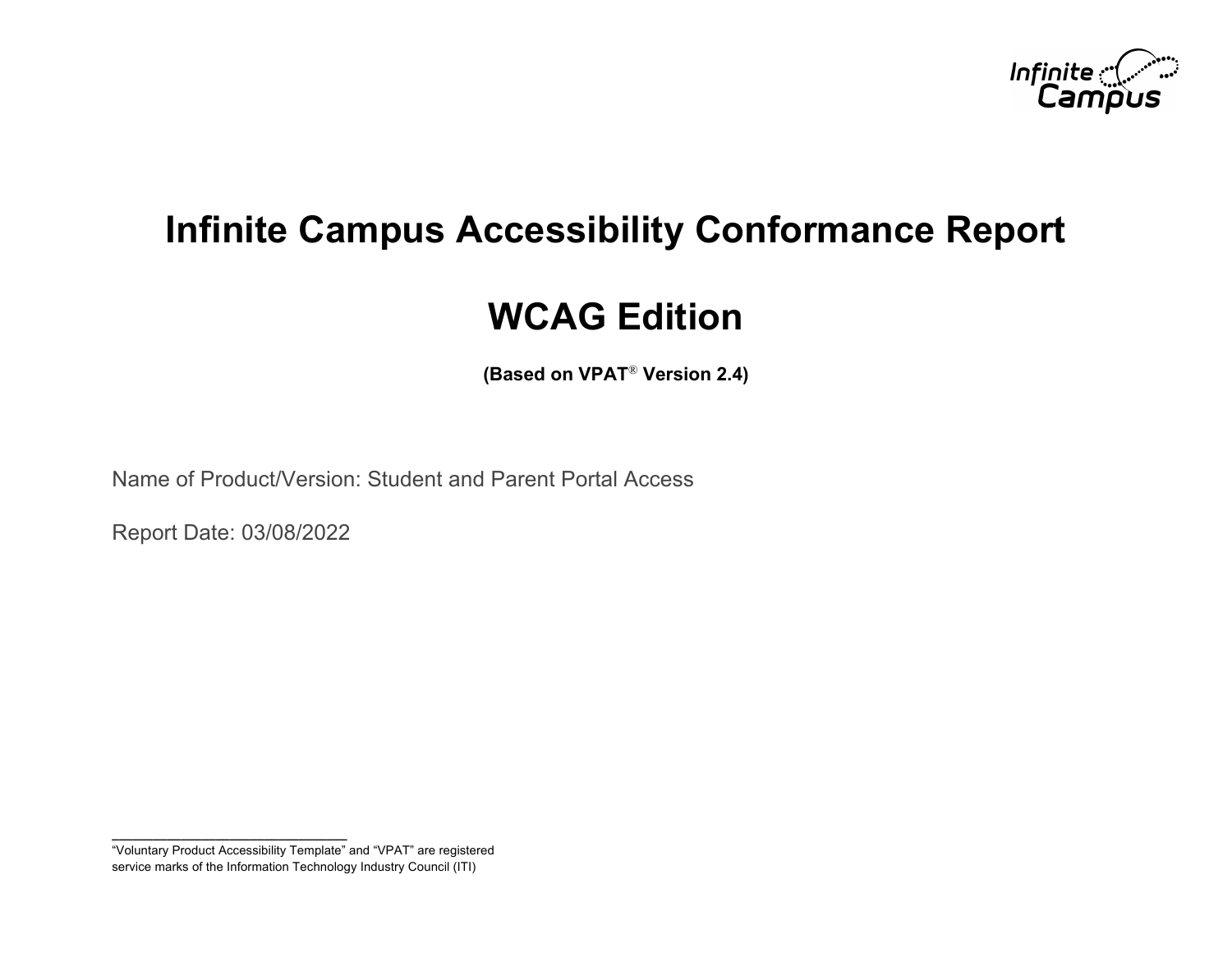#### Applicable Standards/Guidelines: WCAG 2.1 AA

This report covers the degree of conformance for the following accessibility standard/guidelines:

| <b>Standard/Guideline</b>                       | <b>Included In Report</b>                      |
|-------------------------------------------------|------------------------------------------------|
| Web Content Accessibility Guidelines 2.0        | Level A: Yes<br>Level AA: Yes<br>Level AAA: No |
| <b>Web Content Accessibility Guidelines 2.1</b> | Level A: Yes<br>Level AA: Yes                  |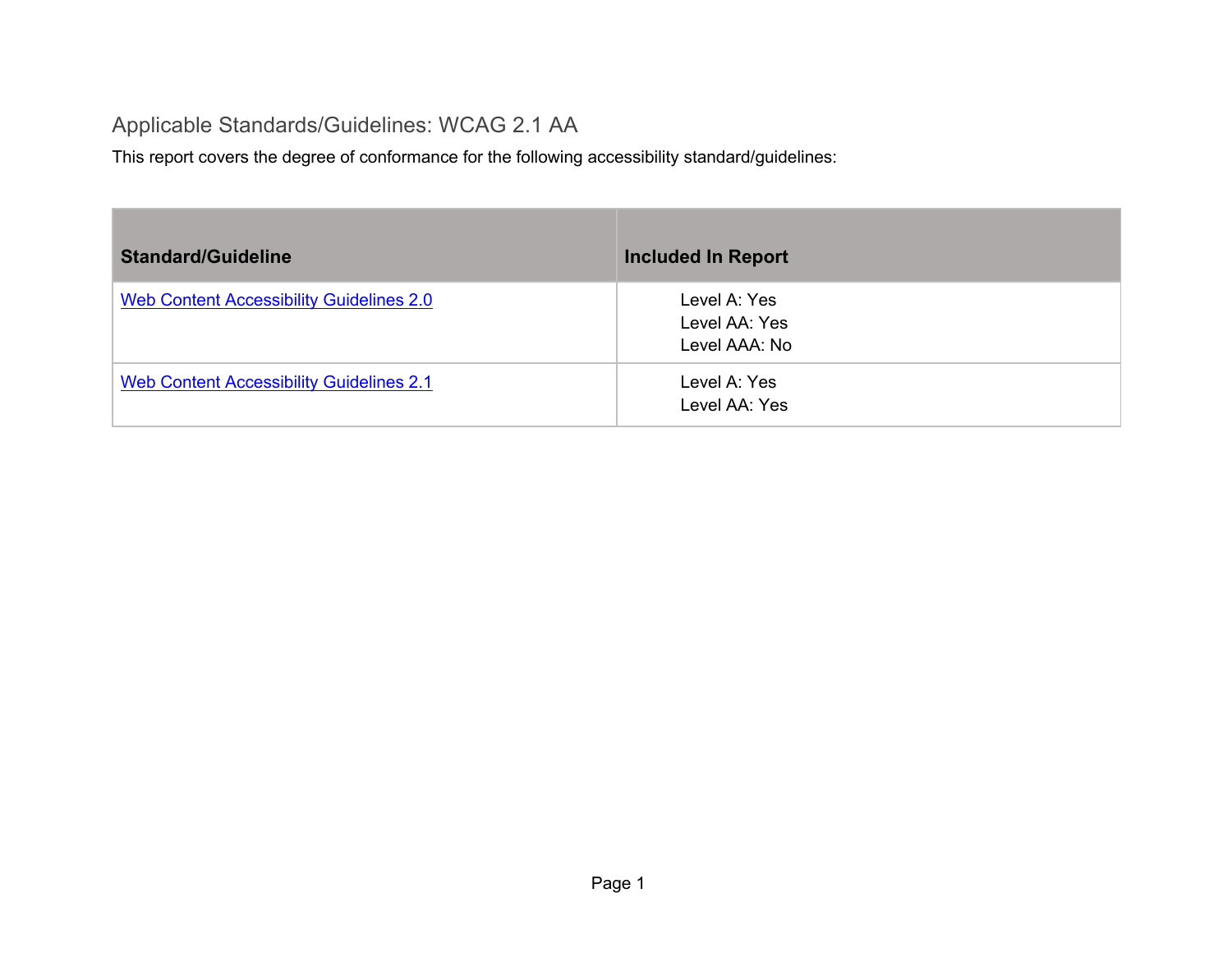### **Terms**

The terms used in the Conformance Level information are defined as follows:

- **Supports**: The functionality of the product has at least one method that meets the criterion without known defects or meets with equivalent facilitation.
- **Partially Supports**: Some functionality of the product does not meet the criterion.
- **Does Not Support**: The majority of product functionality does not meet the criterion.
- **Not Applicable**: The criterion is not relevant to the product.
- **Not Evaluated**: The product has not been evaluated against the criterion. This can be used only in WCAG 2.0 Level AAA.

# **WCAG 2.x Report**

Note: When reporting on conformance with the WCAG 2.x Success Criteria, they are scoped for full pages, complete processes, and accessibility-supported ways of using technology as documented in the WCAG 2.0 Conformance Requirements.

#### **Table 1: Success Criteria, Level A**

| <b>Criteria</b>                                            | <b>Conformance Level</b>  | <b>Remarks and Explanations</b>                                                                                                                  |
|------------------------------------------------------------|---------------------------|--------------------------------------------------------------------------------------------------------------------------------------------------|
| 1.1.1 Non-text Content (Level A)                           | <b>Partially Supports</b> | There are occurrences of icons that are not<br>conveying information, SVG elements not properly<br>labeled, and images that lack alt attributes. |
| 1.2.1 Audio-only and Video-only (Prerecorded)<br>(Level A) | Not Applicable            | No instances encountered, so no known<br>accessibility issues.                                                                                   |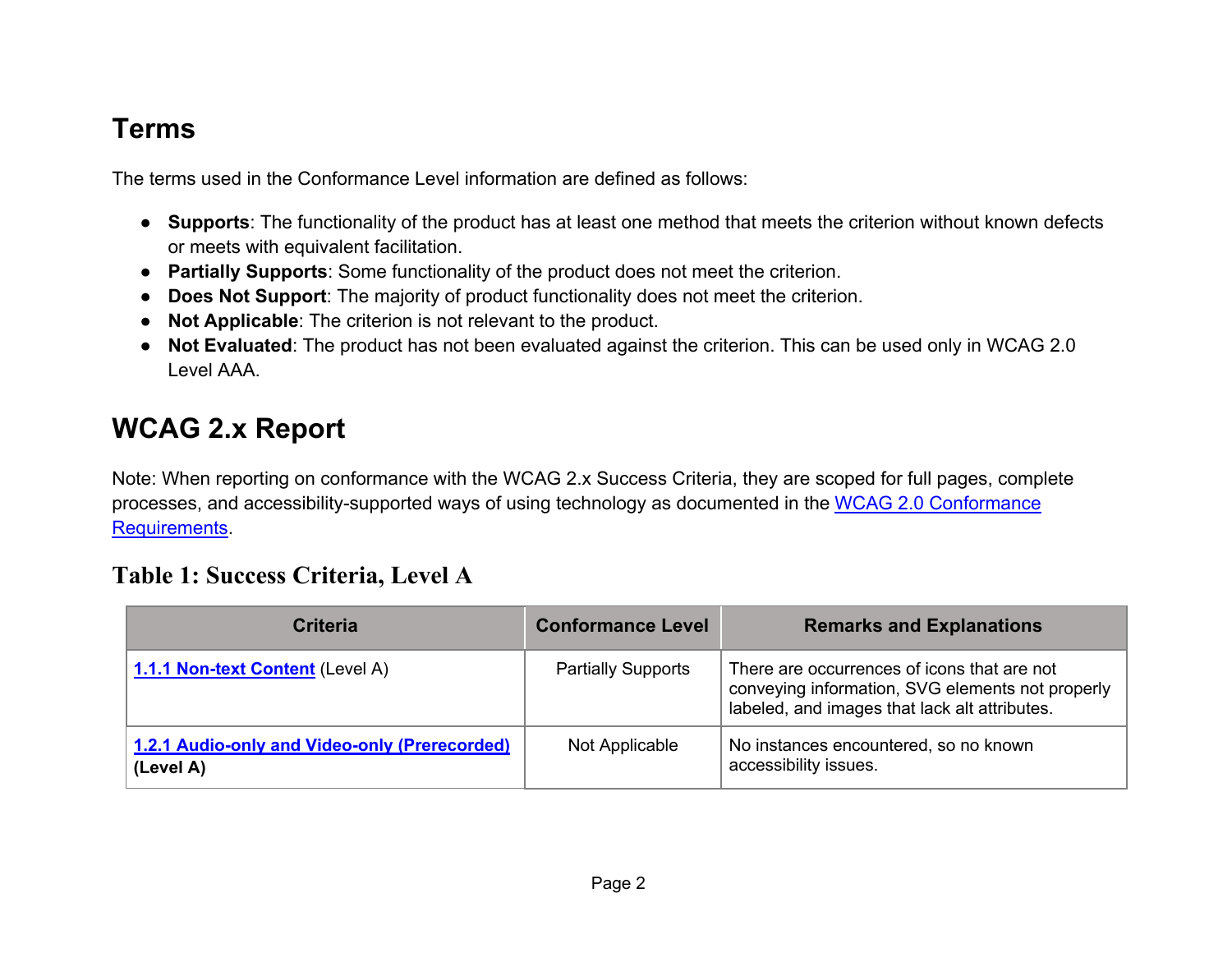| 1.2.2 Captions (Prerecorded) (Level A)                                  | Not Applicable            | No instances encountered, so no known<br>accessibility issues.                                                                                                                                                                              |
|-------------------------------------------------------------------------|---------------------------|---------------------------------------------------------------------------------------------------------------------------------------------------------------------------------------------------------------------------------------------|
| 1.2.3 Audio Description or Media Alternative<br>(Prerecorded) (Level A) | Not Applicable            | No instances encountered, so no known<br>accessibility issues.                                                                                                                                                                              |
| 1.3.1 Info and Relationships (Level A)                                  | <b>Partially Supports</b> | There are instances of content not marked up as<br>lists or headings. Pages lacking <main> tags. Form<br/>field labels not associated with their proper form<br/>fields. Issues with live filters. Tables lacking proper<br/>markup.</main> |
| 1.3.2 Meaningful Sequence (Level A)                                     | Supports                  | No instances encountered, so no known<br>accessibility issues.                                                                                                                                                                              |
| <b>1.3.3 Sensory Characteristics (Level A)</b>                          | Supports                  | The functionality of the product has at least one<br>method that meets the criterion without known<br>defects or meets with equivalent facilitation.                                                                                        |
| 1.4.1 Use of Color (Level A)                                            | <b>Partially Supports</b> | Instances of elements using color alone to convey<br>their state. Some revealed content disappears after<br>a short period of time.                                                                                                         |
| 1.4.2 Audio Control (Level A)                                           | Not Applicable            | No instances encountered, so no known<br>accessibility issues.                                                                                                                                                                              |
| 2.1.1 Keyboard (Level A)                                                | <b>Partially Supports</b> | Instances of links/buttons not marked up as<br>links/buttons. Tabs are not focusable for keyboard<br>users. The calendar date picker and some custom<br>selects are not accessible for SR and KB users.                                     |
| 2.1.2 No Keyboard Trap (Level A)                                        | <b>Partially Supports</b> | Instances of users' focus being trapped in a form<br>field.                                                                                                                                                                                 |
| 2.1.4 Character Key Shortcuts (Level A 2.1<br>only)                     | Not Applicable            | No instances encountered, so no known<br>accessibility issues.                                                                                                                                                                              |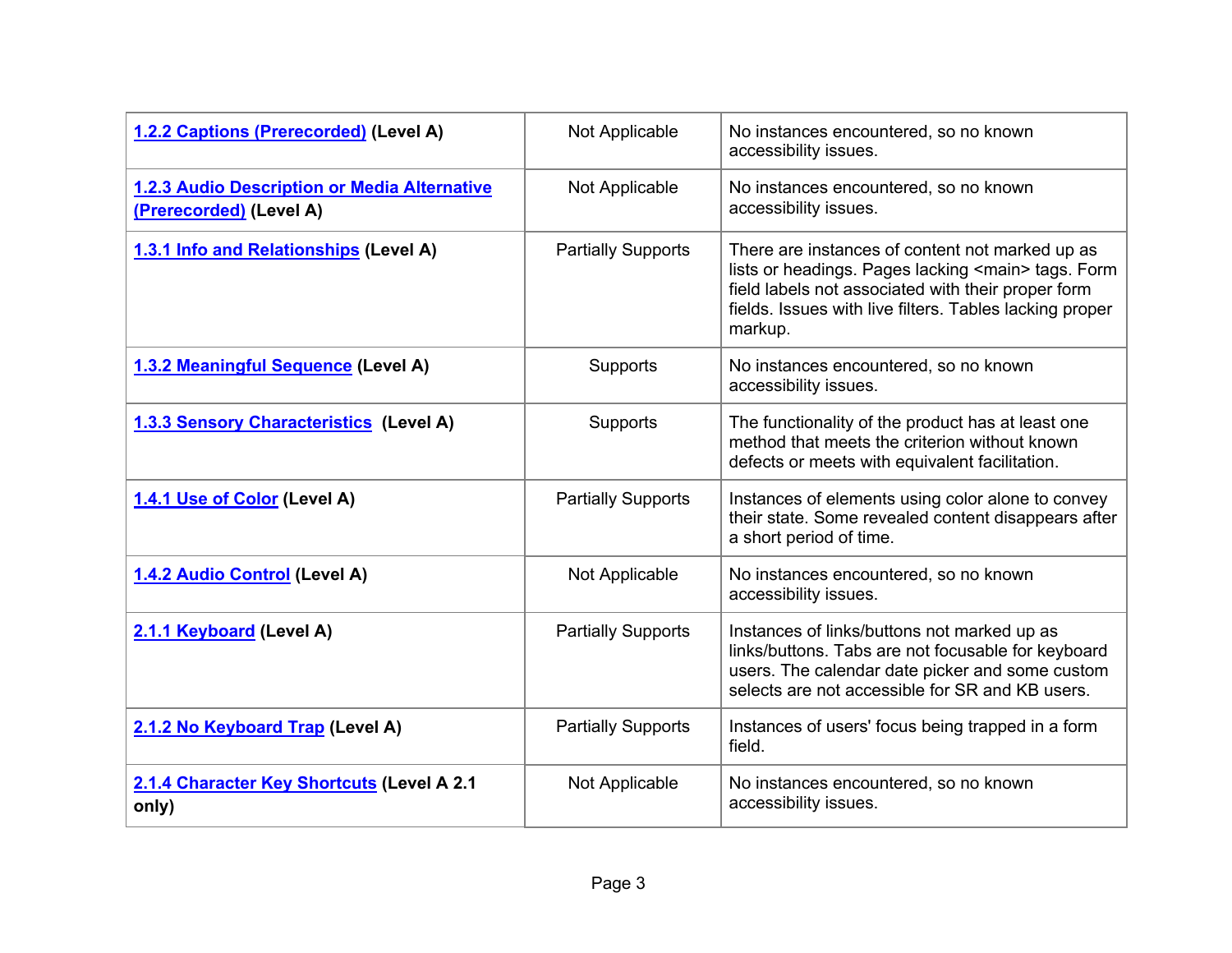| 2.2.1 Timing Adjustable (Level A)                   | Supports                  | The functionality of the product has at least one<br>method that meets the criterion without known<br>defects or meets with equivalent facilitation.                           |
|-----------------------------------------------------|---------------------------|--------------------------------------------------------------------------------------------------------------------------------------------------------------------------------|
| 2.2.2 Pause, Stop, Hide (Level A)                   | Not Applicable            | No instances encountered, so no known<br>accessibility issues.                                                                                                                 |
| 2.3.1 Three Flashes or Below Threshold (Level<br>A) | Not Applicable            | No instances encountered, so no known<br>accessibility issues.                                                                                                                 |
| 2.4.1 Bypass Blocks (Level A)                       | Not Applicable            | No instances encountered, so no known<br>accessibility issues.                                                                                                                 |
| 2.4.2 Page Titled (Level A)                         | Does Not Support          | The functionality of the product has at least one<br>method that meets the criterion without known<br>defects or meets with equivalent facilitation.                           |
| 2.4.3 Focus Order (Level A)                         | <b>Partially Supports</b> | Instances of focus not being moved into a modal<br>dialog when it opens. Modal dialog close buttons<br>do not return the user to the elements that opened<br>the modal dialog. |
| 2.4.4 Link Purpose (In Context) (Level A)           | <b>Partially Supports</b> | Instances of image links not being marked up<br>properly.                                                                                                                      |
| 2.5.1 Pointer Gestures (Level A 2.1 only)           | Not Applicable            | No instances encountered, so no known<br>accessibility issues.                                                                                                                 |
| 2.5.2 Pointer Cancellation (Level A 2.1 only)       | Not Applicable            | No instances encountered, so no known<br>accessibility issues.                                                                                                                 |
| 2.5.3 Label in Name (Level A 2.1 only)              | Not Applicable            | No instances encountered, so no known<br>accessibility issues.                                                                                                                 |
| 2.5.4 Motion Actuation (Level A 2.1 only)           | Not Applicable            | No instances encountered, so no known<br>accessibility issues.                                                                                                                 |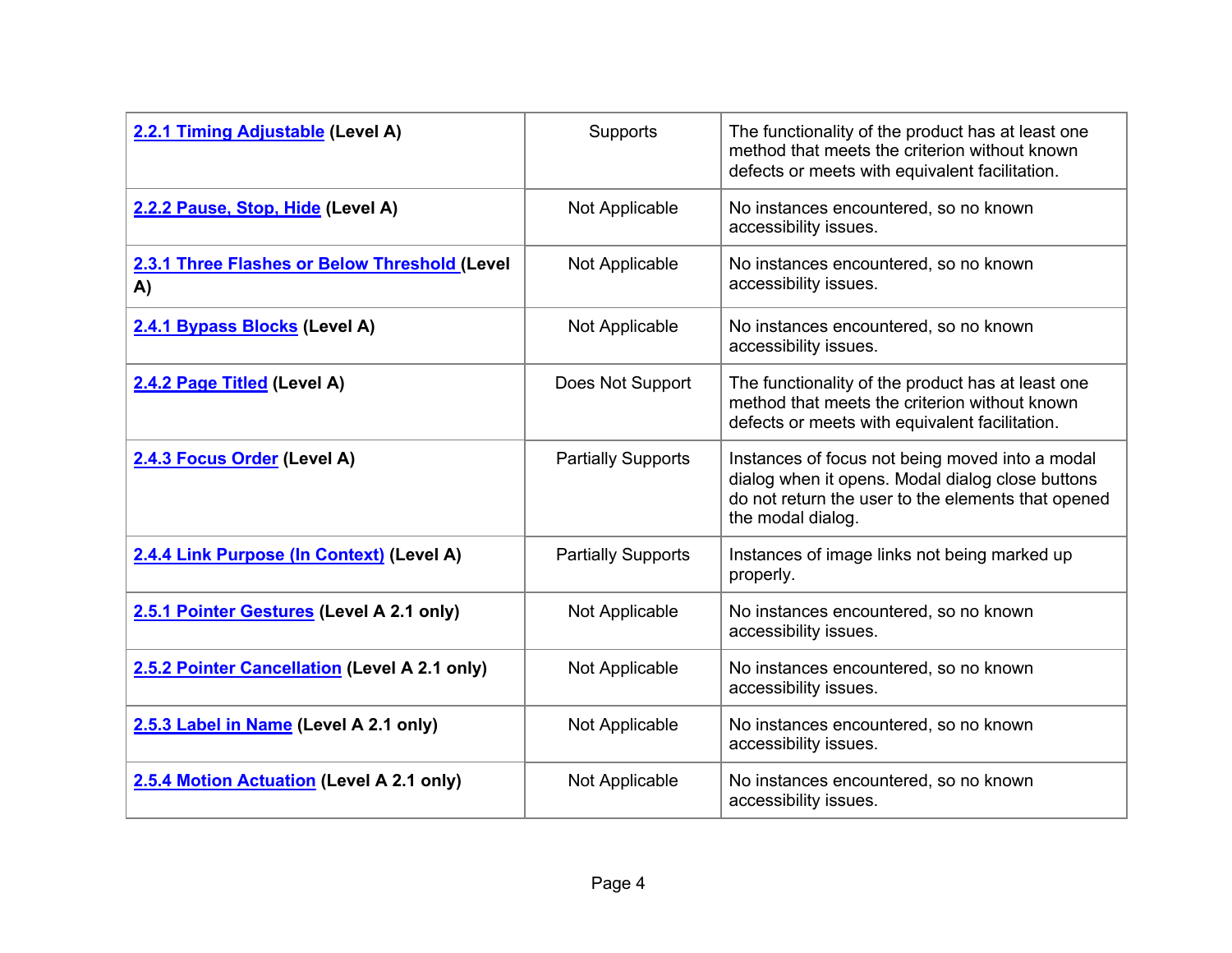| 3.1.1 Language of Page (Level A)       | Supports                  | The functionality of the product has at least one<br>method that meets the criterion without known<br>defects or meets with equivalent facilitation.                                                                  |
|----------------------------------------|---------------------------|-----------------------------------------------------------------------------------------------------------------------------------------------------------------------------------------------------------------------|
| 3.2.1 On Focus (Level A)               | Supports                  | No instances encountered, so no known<br>accessibility issues.                                                                                                                                                        |
| 3.2.2 On Input (Level A)               | <b>Partially Supports</b> | Selection of some elements causes focus to leave<br>the element or refresh the page without informing<br>SR users.                                                                                                    |
| 3.3.1 Error Identification (Level A)   | <b>Partially Supports</b> | Instances of errors not being identified to Screen<br>Reader users.                                                                                                                                                   |
| 3.3.2 Labels or Instructions (Level A) | <b>Partially Supports</b> | Instances of select dropdowns and form fields not<br>properly labeled. Form fields lacking fieldset and<br>legend.                                                                                                    |
| 4.1.1 Parsing (Level A)                | Supports                  | The functionality of the product has at least one<br>method that meets the criterion without known<br>defects or meets with equivalent facilitation.                                                                  |
| 4.1.2 Name, Role, Value (Level A)      | <b>Partially Supports</b> | Instances of modal dialogs and form fields not<br>properly labeled. The calendar date picker and<br>some custom selects are not accessible for SR and<br>KB users. Some elements have unnecessary ARIA<br>attributes. |

# **Table 2: Success Criteria, Level AA**

| <b>Criteria</b>                  | <b>Conformance Level</b> | <b>Remarks and Explanations</b>                                |
|----------------------------------|--------------------------|----------------------------------------------------------------|
| 1.2.4 Captions (Live) (Level AA) | Not Applicable           | No instances encountered, so no known<br>accessibility issues. |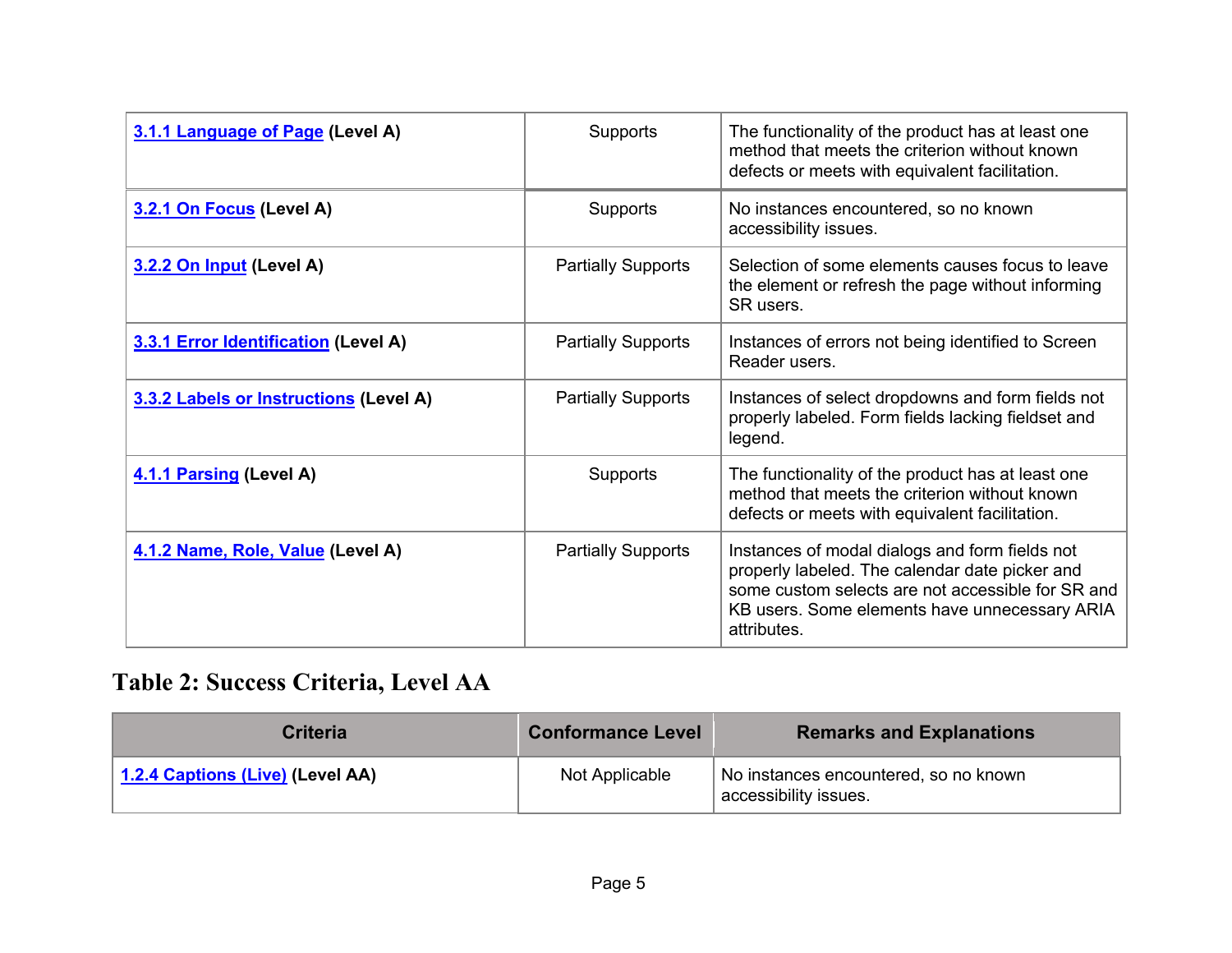| 1.2.5 Audio Description (Prerecorded) (Level<br>AA)     | Not Applicable            | No instances encountered, so no known<br>accessibility issues.                                                                                       |
|---------------------------------------------------------|---------------------------|------------------------------------------------------------------------------------------------------------------------------------------------------|
| 1.3.4 Orientation (Level AA 2.1 only)                   | Not Applicable            | No instances encountered, so no known<br>accessibility issues.                                                                                       |
| 1.3.5 Identify Input Purpose (Level AA 2.1 only)        | <b>Partially Supports</b> | Instances of input fields that do not allow autofill via<br>a proper autocomplete attribute.                                                         |
| 1.4.3 Contrast (Minimum) (Level AA)                     | Supports                  | The functionality of the product has at least one<br>method that meets the criterion without known<br>defects or meets with equivalent facilitation. |
| 1.4.4 Resize text (Level AA)                            | Supports                  | The functionality of the product has at least one<br>method that meets the criterion without known<br>defects or meets with equivalent facilitation. |
| 1.4.5 Images of Text (Level AA)                         | Not Applicable            | No instances encountered, so no known<br>accessibility issues.                                                                                       |
| 1.4.10 Reflow (Level AA 2.1 only)                       | Not Applicable            | No instances encountered, so no known<br>accessibility issues.                                                                                       |
| 1.4.11 Non-text Contrast (Level AA 2.1 only)            | Not Applicable            | No instances encountered, so no known<br>accessibility issues.                                                                                       |
| 1.4.12 Text Spacing (Level AA 2.1 only)                 | Not Applicable            | No instances encountered, so no known<br>accessibility issues.                                                                                       |
| 1.4.13 Content on Hover or Focus (Level AA 2.1<br>only) | <b>Partially Supports</b> | Instances of revealed content disappearing after a<br>short period of time.                                                                          |
| 2.4.5 Multiple Ways (Level AA)                          | Not Applicable            | No instances encountered, so no known<br>accessibility issues.                                                                                       |
| 2.4.6 Headings and Labels (Level AA)                    | <b>Partially Supports</b> | Instances of buttons not correctly labeled.                                                                                                          |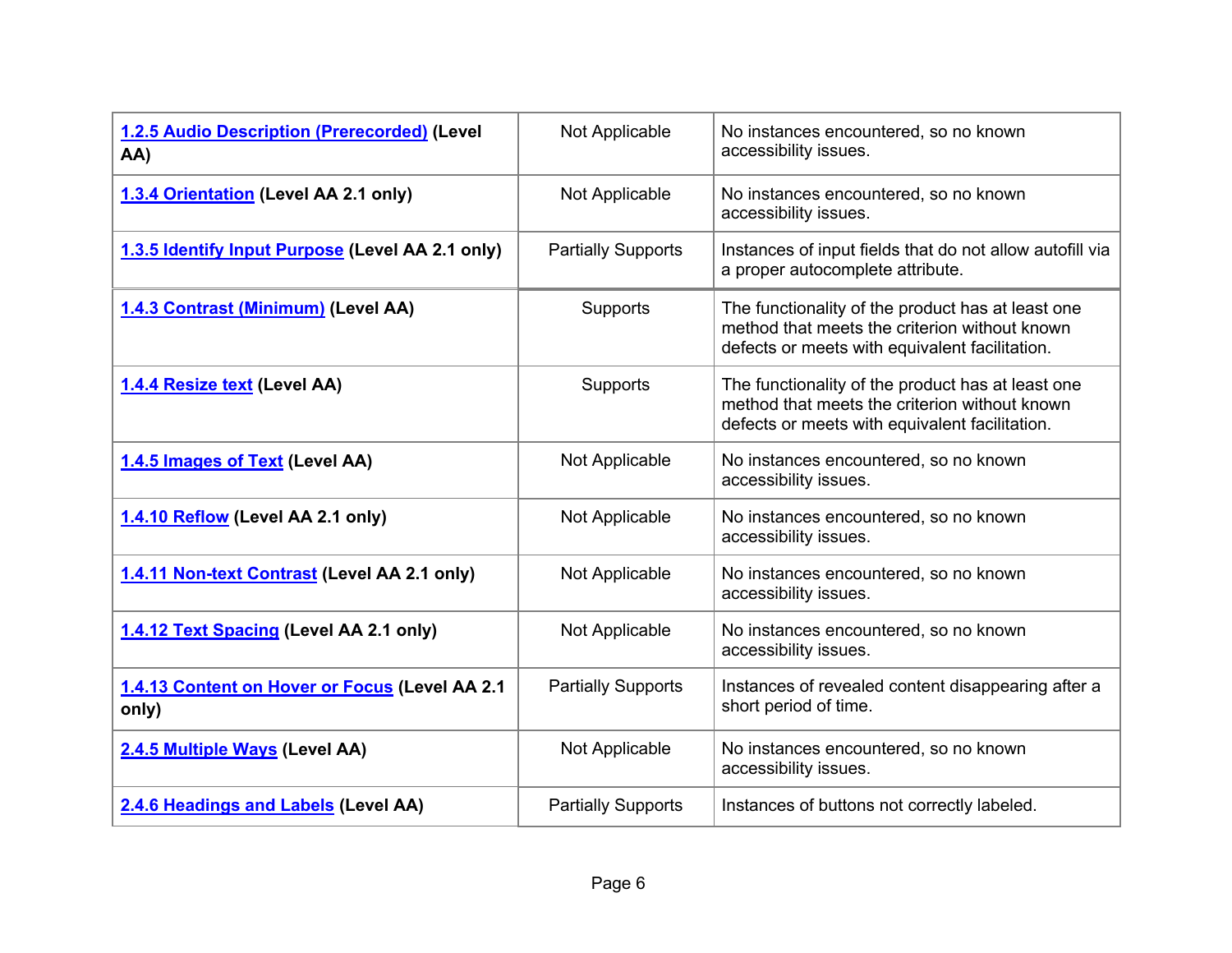| 2.4.7 Focus Visible (Level AA)                                | <b>Partially Supports</b> | Instances of actionable elements not receiving<br>focus indicators. Keyboard users can focus on<br>elements outside of modal dialogs while they are<br>open. |
|---------------------------------------------------------------|---------------------------|--------------------------------------------------------------------------------------------------------------------------------------------------------------|
| 3.1.2 Language of Parts (Level AA)                            | Supports                  | The functionality of the product has at least one<br>method that meets the criterion without known<br>defects or meets with equivalent facilitation.         |
| <b>3.2.3 Consistent Navigation (Level AA)</b>                 | <b>Supports</b>           | The functionality of the product has at least one<br>method that meets the criterion without known<br>defects or meets with equivalent facilitation.         |
| <b>3.2.4 Consistent Identification (Level AA)</b>             | Not Applicable            | No instances encountered, so no known<br>accessibility issues.                                                                                               |
| 3.3.3 Error Suggestion (Level AA)                             | Not Applicable            | No instances encountered, so no known<br>accessibility issues.                                                                                               |
| 3.3.4 Error Prevention (Legal, Financial, Data)<br>(Level AA) | Supports                  | The functionality of the product has at least one<br>method that meets the criterion without known<br>defects or meets with equivalent facilitation.         |
| 4.1.3 Status Messages (Level AA 2.1 only)                     | Not Applicable            | No instances encountered, so no known<br>accessibility issues.                                                                                               |

## **Table 3: Success Criteria, Level AAA**

| <b>Criteria</b>                               |               | <b>Conformance Level Remarks and Explanations</b> |
|-----------------------------------------------|---------------|---------------------------------------------------|
| 1.2.6 Sign Language (Prerecorded) (Level AAA) | Not Evaluated | Not Evaluated                                     |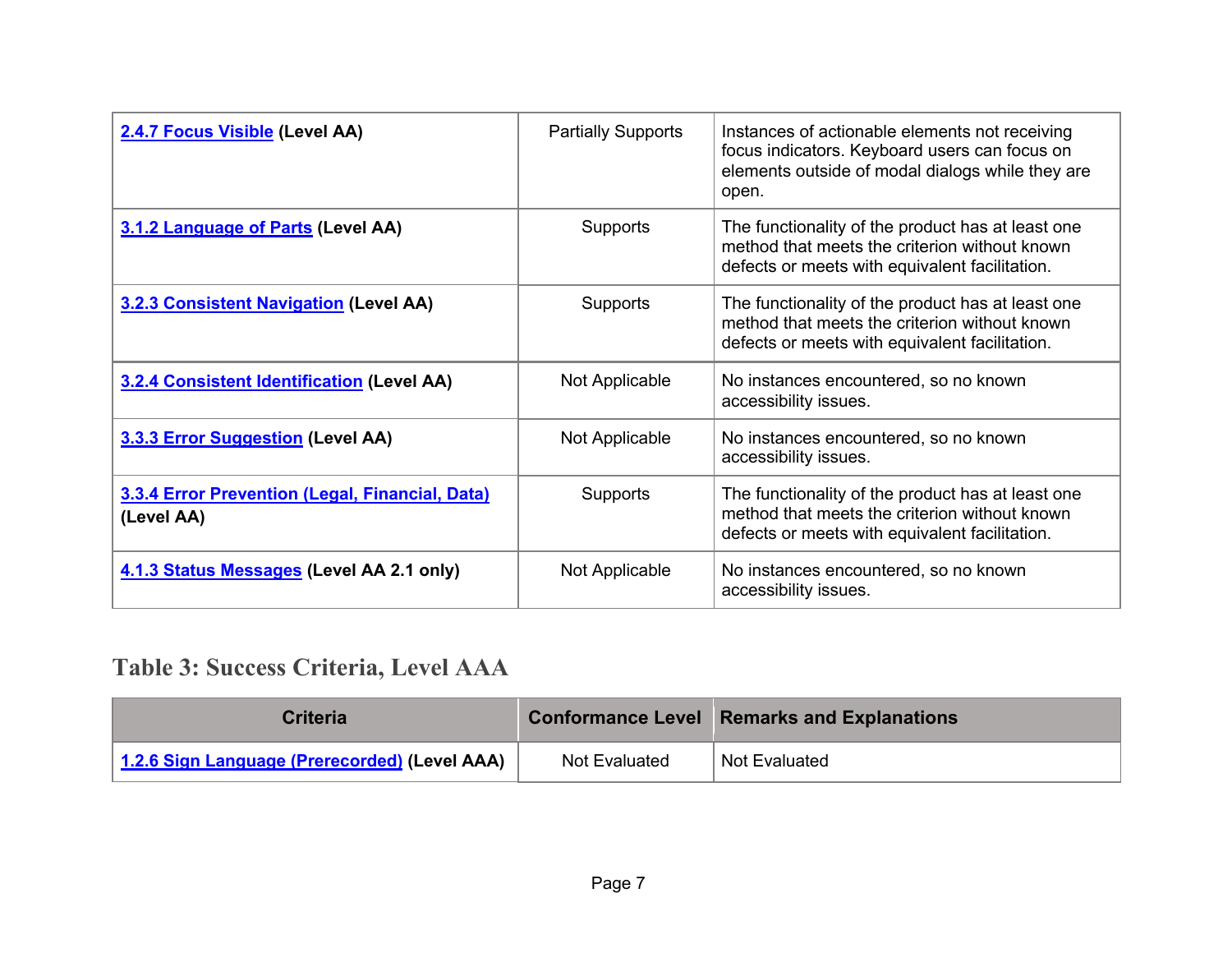| <b>1.2.7 Extended Audio Description (Prerecorded)</b><br>(Level AAA) | <b>Not Evaluated</b> | <b>Not Evaluated</b> |
|----------------------------------------------------------------------|----------------------|----------------------|
| 1.2.8 Media Alternative (Prerecorded) (Level<br>AAA)                 | <b>Not Evaluated</b> | <b>Not Evaluated</b> |
| 1.2.9 Audio-only (Live) (Level AAA)                                  | <b>Not Evaluated</b> | <b>Not Evaluated</b> |
| 1.3.6 Identify Purpose (Level AAA 2.1 only)                          | <b>Not Evaluated</b> | <b>Not Evaluated</b> |
| 1.4.6 Contrast (Enhanced) (Level AAA)                                | <b>Not Evaluated</b> | <b>Not Evaluated</b> |
| 1.4.7 Low or No Background Audio (Level AAA)                         | <b>Not Evaluated</b> | <b>Not Evaluated</b> |
| <b>1.4.8 Visual Presentation (Level AAA)</b>                         | <b>Not Evaluated</b> | <b>Not Evaluated</b> |
| 1.4.9 Images of Text (No Exception) (Level<br>AAA)                   | <b>Not Evaluated</b> | <b>Not Evaluated</b> |
| 2.1.3 Keyboard (No Exception) (Level AAA)                            | <b>Not Evaluated</b> | <b>Not Evaluated</b> |
| 2.2.3 No Timing (Level AAA)                                          | <b>Not Evaluated</b> | <b>Not Evaluated</b> |
| 2.2.4 Interruptions (Level AAA)                                      | <b>Not Evaluated</b> | <b>Not Evaluated</b> |
| 2.2.5 Re-authenticating (Level AAA)                                  | <b>Not Evaluated</b> | <b>Not Evaluated</b> |
| 2.2.6 Timeouts (Level AAA 2.1 only)                                  | <b>Not Evaluated</b> | <b>Not Evaluated</b> |
| 2.3.2 Three Flashes (Level AAA)                                      | <b>Not Evaluated</b> | <b>Not Evaluated</b> |
| 2.3.3 Animation from Interactions (Level AAA<br>$2.1$ only)          | Not Evaluated        | <b>Not Evaluated</b> |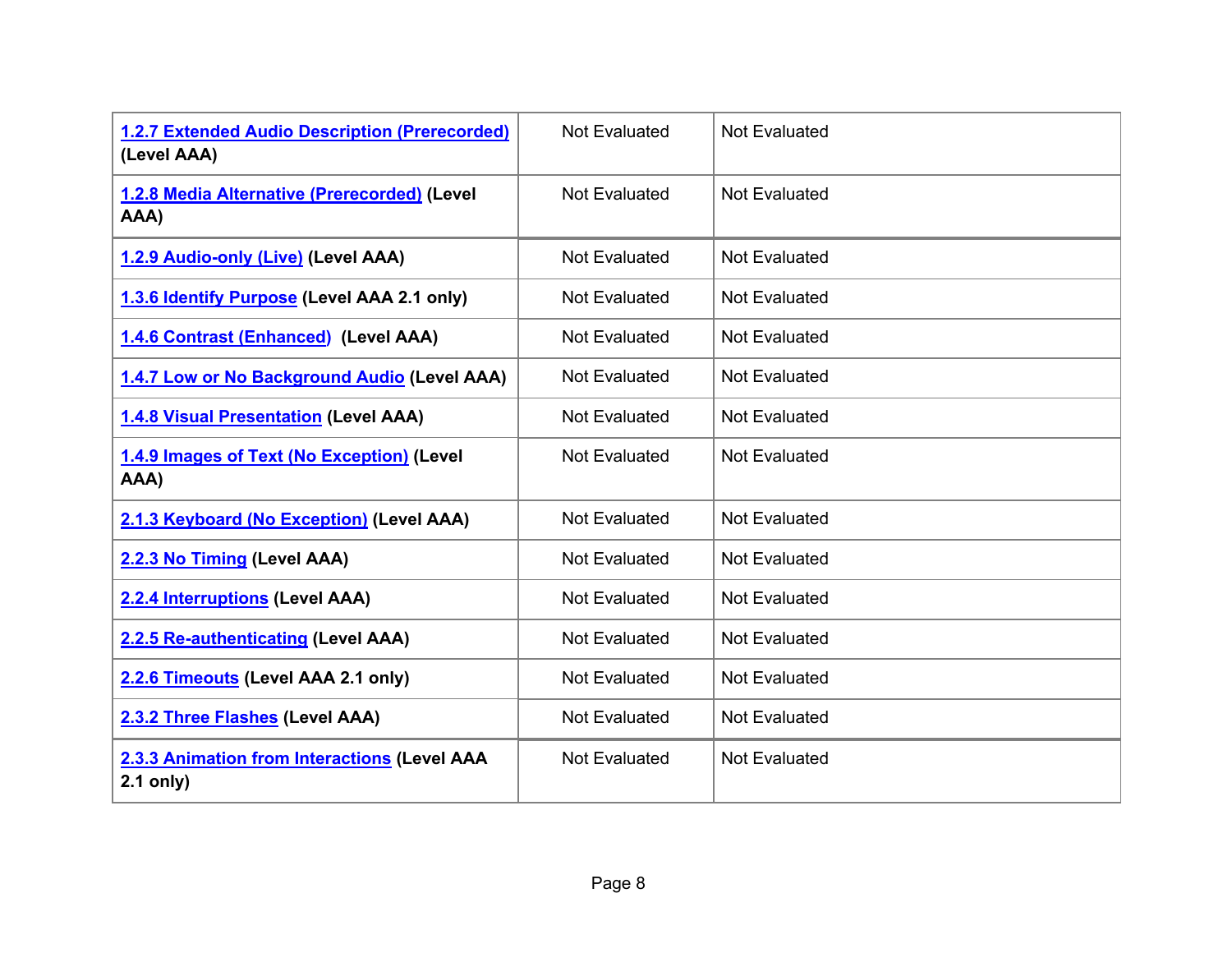| 2.4.8 Location (Level AAA)                                  | Not Evaluated | <b>Not Evaluated</b> |
|-------------------------------------------------------------|---------------|----------------------|
| 2.4.9 Link Purpose (Link Only) (Level AAA)                  | Not Evaluated | Not Evaluated        |
| 2.4.10 Section Headings (Level AAA)                         | Not Evaluated | Not Evaluated        |
| 2.5.5 Target Size (Level AAA 2.1 only)                      | Not Evaluated | Not Evaluated        |
| 2.5.6 Concurrent Input Mechanisms (Level AAA<br>$2.1$ only) | Not Evaluated | <b>Not Evaluated</b> |
| 3.1.3 Unusual Words (Level AAA)                             | Not Evaluated | <b>Not Evaluated</b> |
| <b>3.1.4 Abbreviations (Level AAA)</b>                      | Not Evaluated | <b>Not Evaluated</b> |
| 3.1.5 Reading Level (Level AAA)                             | Not Evaluated | <b>Not Evaluated</b> |
| <b>3.1.6 Pronunciation (Level AAA)</b>                      | Not Evaluated | Not Evaluated        |
| 3.2.5 Change on Request (Level AAA)                         | Not Evaluated | <b>Not Evaluated</b> |
| 3.3.5 Help (Level AAA)                                      | Not Evaluated | <b>Not Evaluated</b> |
| <b>3.3.6 Error Prevention (All) (Level AAA)</b>             | Not Evaluated | <b>Not Evaluated</b> |